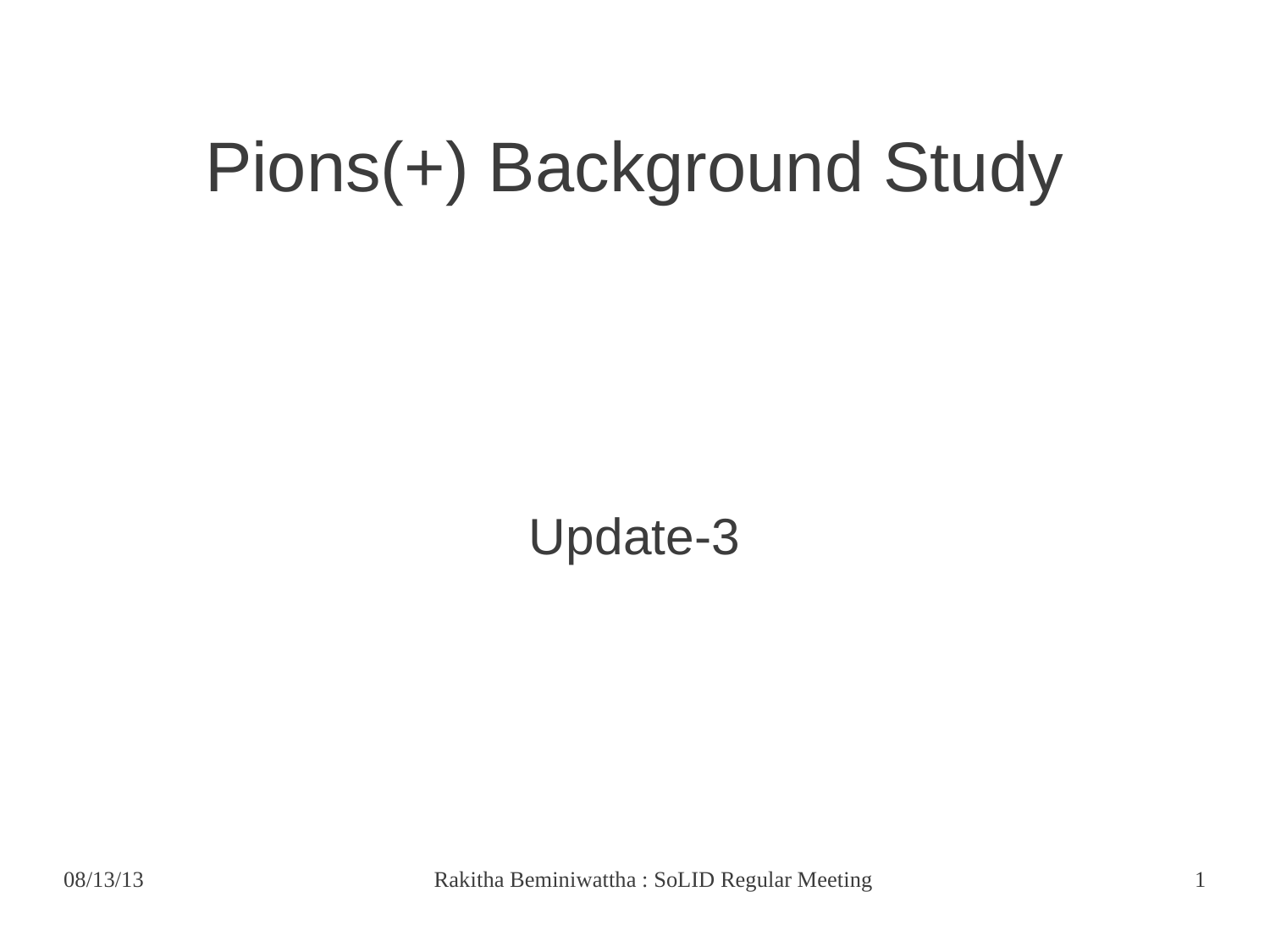# Wiesser Input

 $\pi$ + Momentum Distribution (< 2 GeV) 97245 Entries 7000  $403.8 \pm 2.39$ Mean 6000 371.6 **RMS** 5000 4000 3000 2000 1000 o. 200 400 600 800 ioo 2000 of (MeV) theta\*180/TMath::Pi() {(pf<2)\*weight} 4000 Entries 97245 Mean  $57.04 \pm 0.2773$ 3500 **RMS** 43.11 3000 2500 2000 1500 1000 500  $\theta$  (deg.) π+ Rate Distribution (MHz/uA) ŝ 2000 包 1800 ł20 1600 1400 1200 1000 800

Low energy Pions from Wiesser fits have very high rates  $\rightarrow$  Large rates at GEMs

Total pi+ rate for momentum < 2 GeV  $= 5694$  MHz/uA



08/13/13 Rakitha Beminiwattha : SoLID Regular Meeting 2

600

160

180  $\theta$  (deg.)

120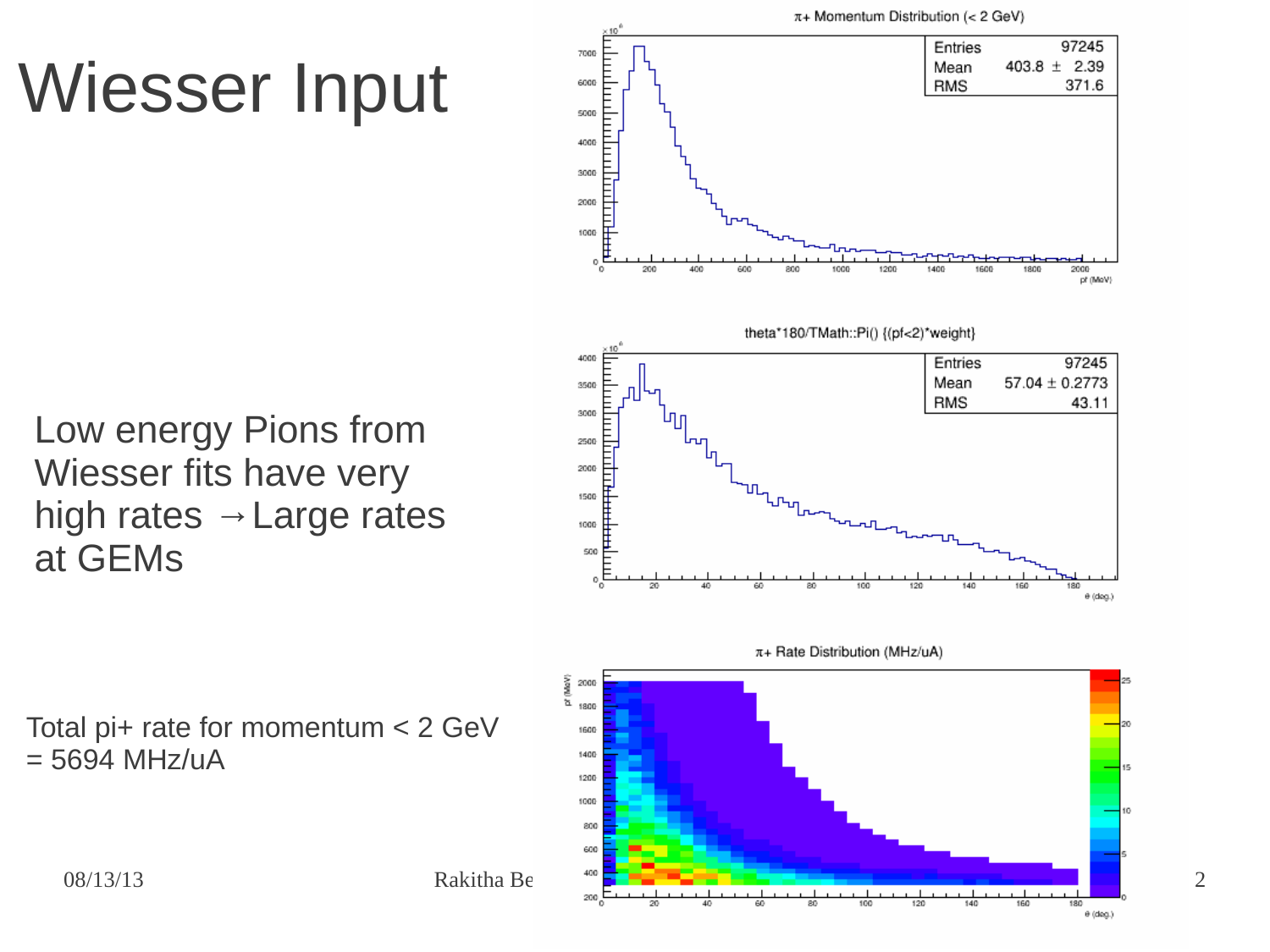### Pion rates across the GEM planes



π+ Primary Vertex Rate Distribution at 1st GEM (< 2 GeV)









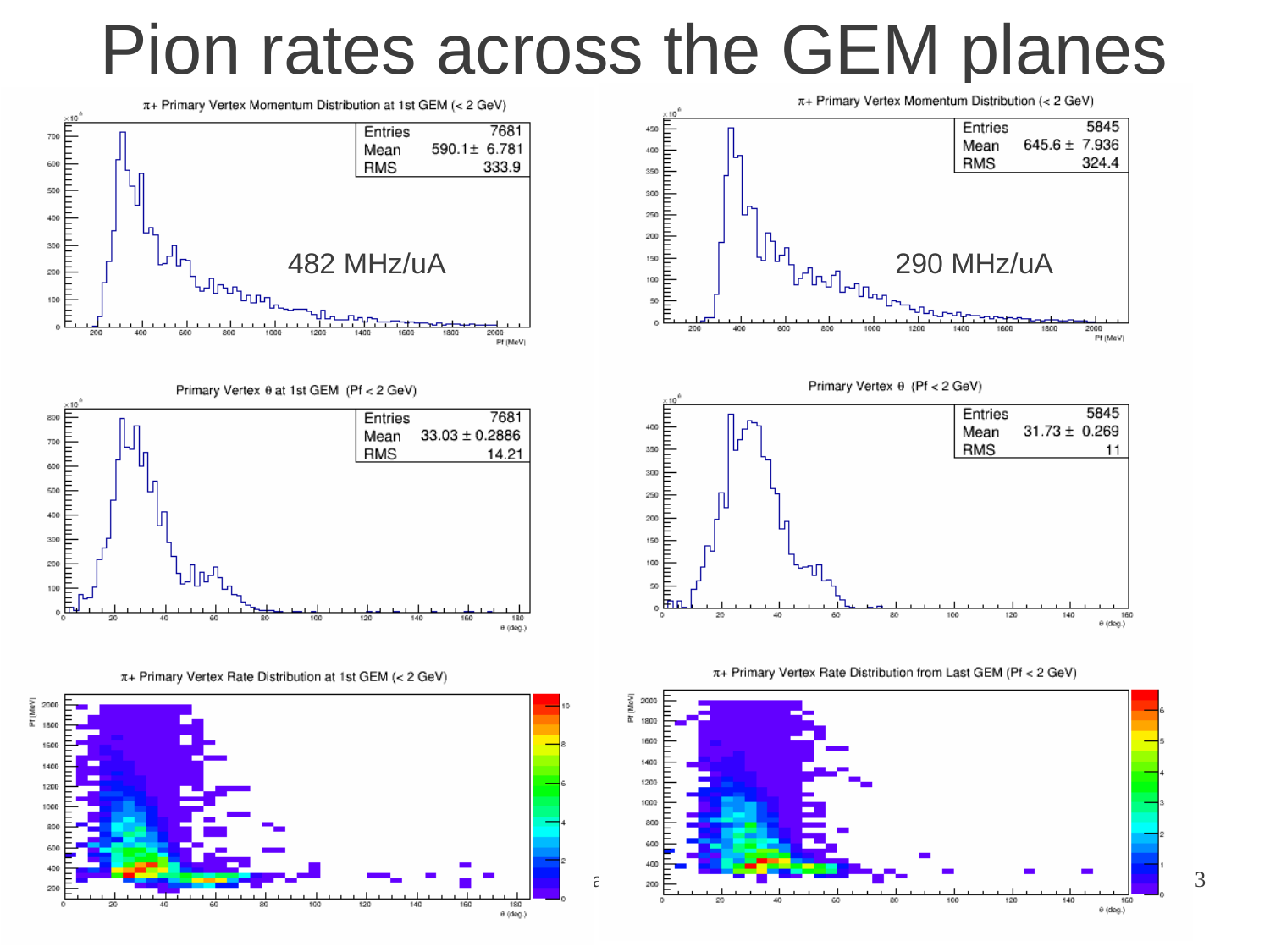## Simulation Test 1

- Generated Pions (+/-) at the target (No Physics)
	- Mean:  $1*GeV$ ,  $30*deg$ ,  $180*deg"$
	- Spread :  $1*GeV$ ,  $30*deg$ ,  $180*deg$
	- Mean (Vertex) :  $(0, 0, 0)$  cm
	- Spread (Vertex) :  $(0.1, 20)$  cm
- Used Lead and Kryptonite baffles
- Only primary tracks are considered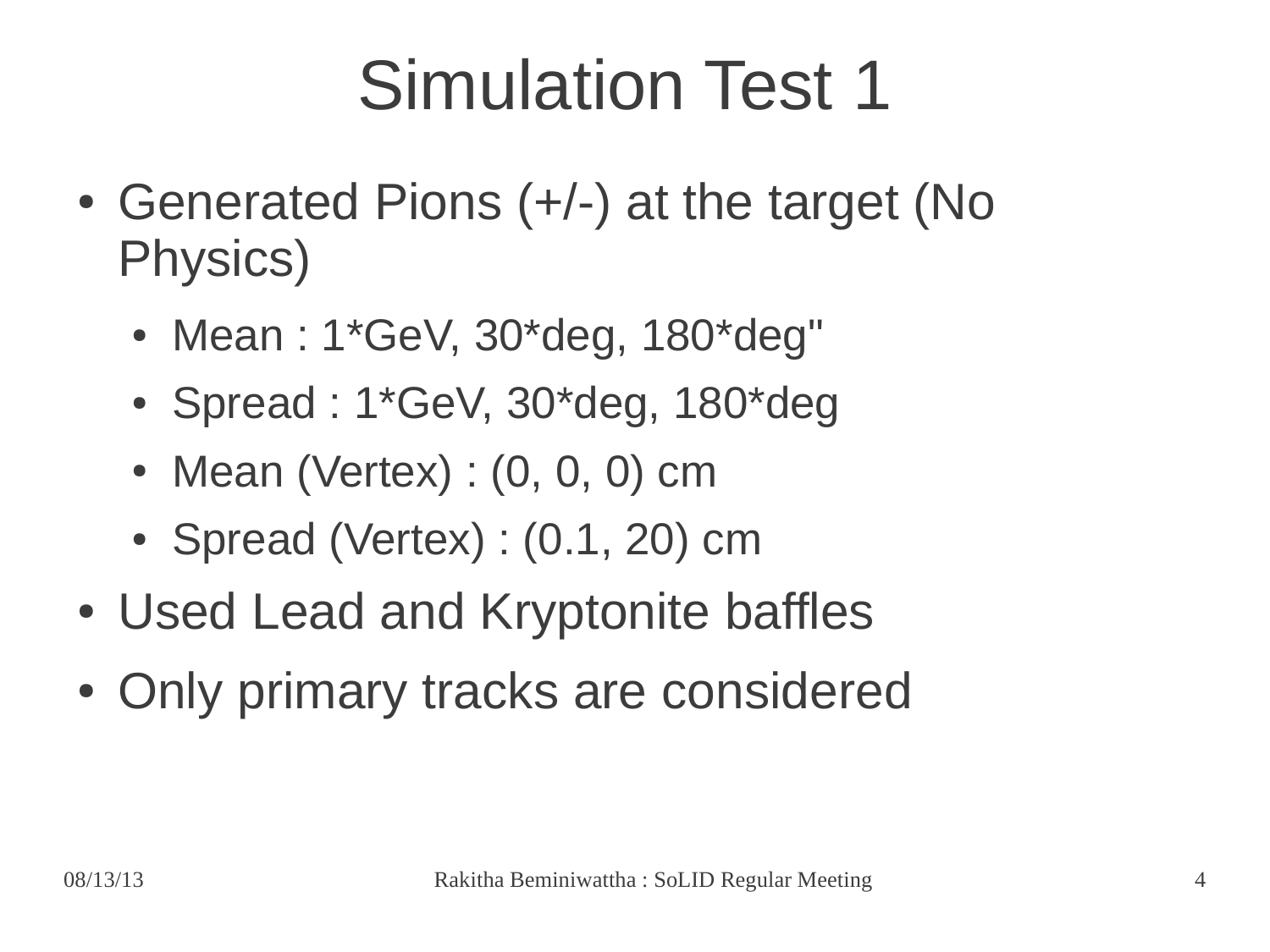#### Primary Momentum at GEM Planes with Lead Baffles



08/13/13 Rakitha Beminiwattha : SoLID Regular Meeting 5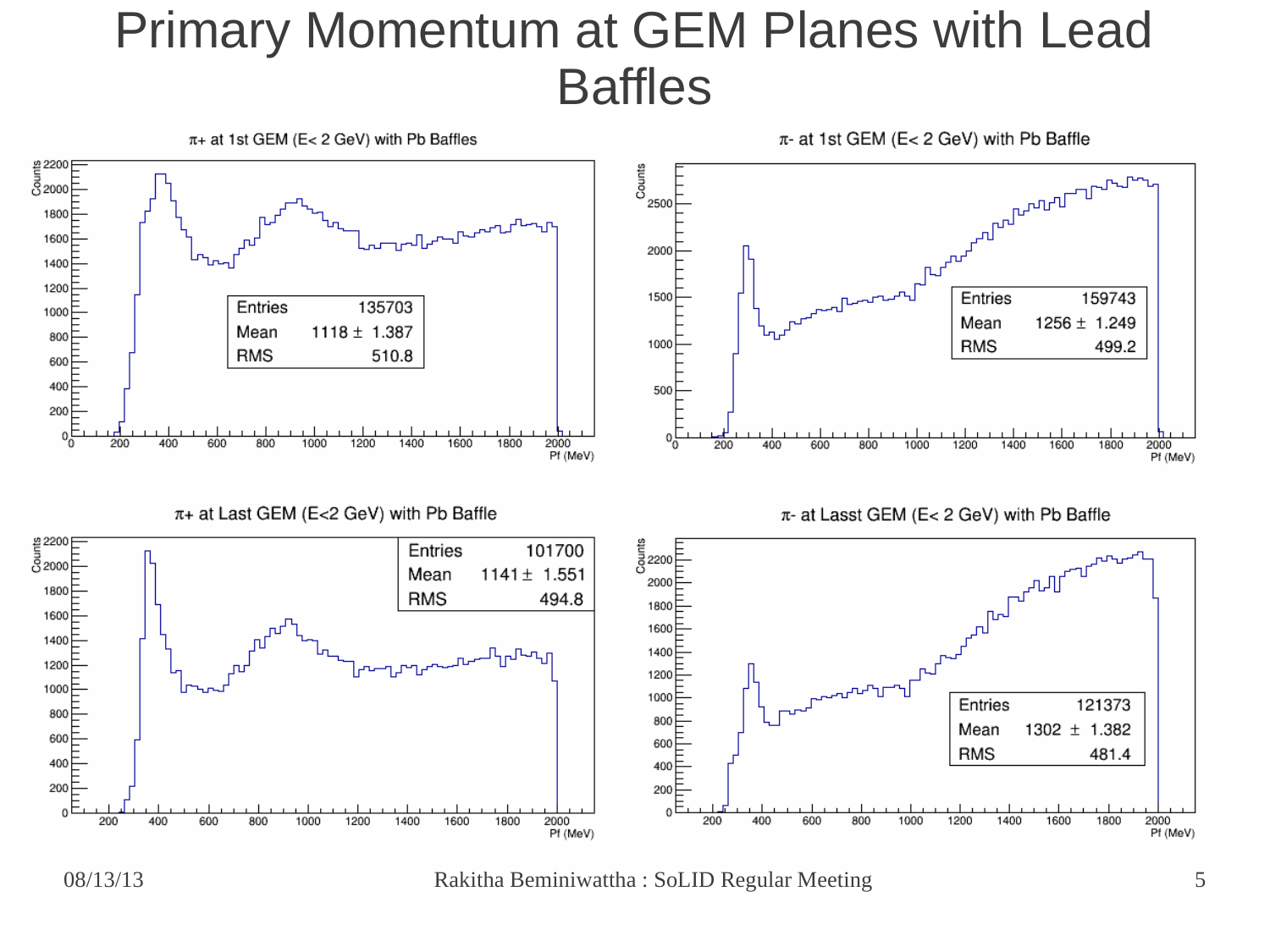#### Primary Momentum at GEM Planes with Kryptonite Baffles



08/13/13 Rakitha Beminiwattha : SoLID Regular Meeting 6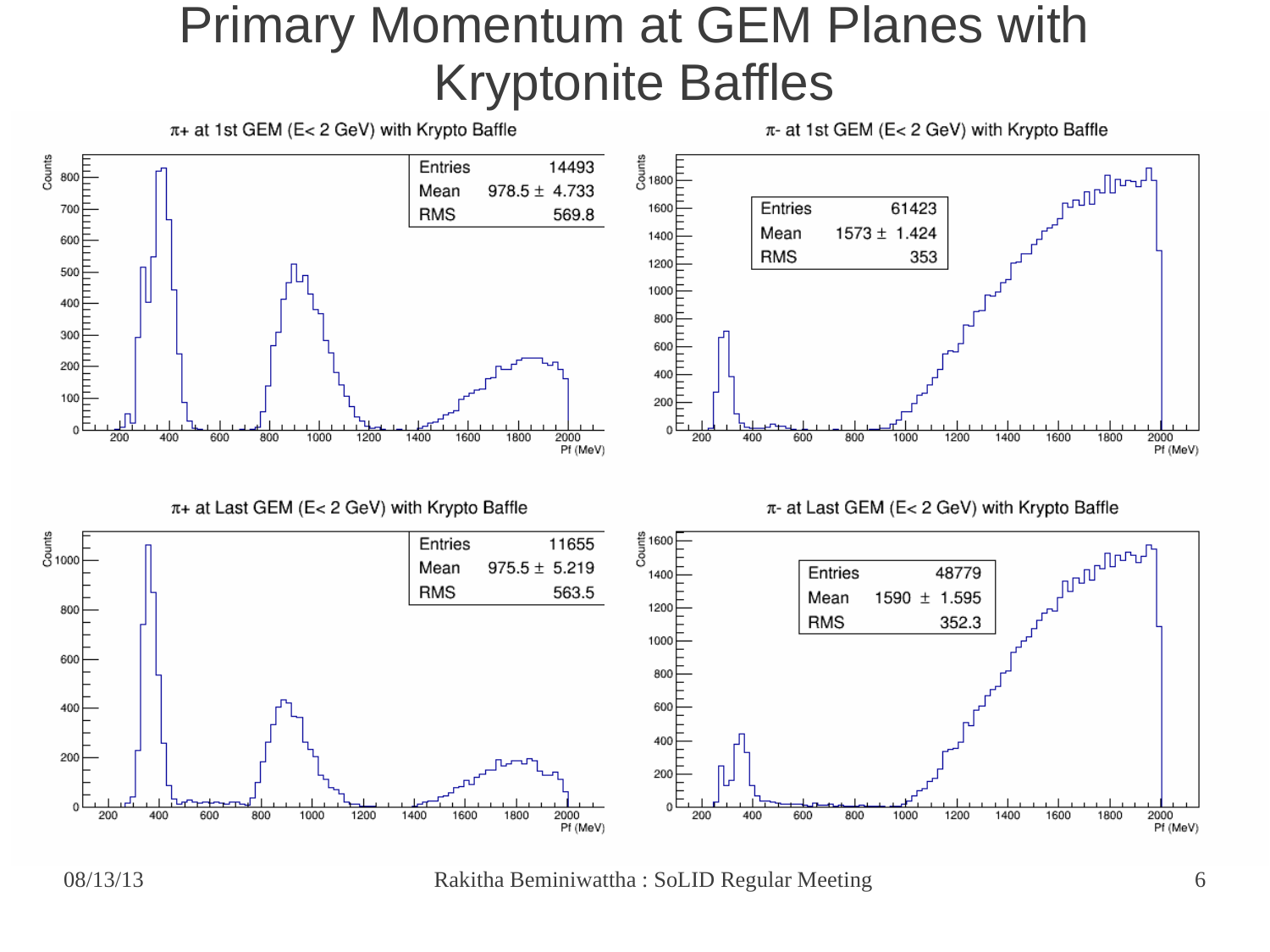#### Simulation Test 1 : Kinematics Summary

 $\pi$ + at Last GEM (E< 2 GeV) with Pb Baffle

 $\pi$ - at Last GEM (E< 2 GeV) with Pb Baffle

 $\pi$ - at Last GEM (E< 2 GeV) with Kryptonite Baffle



 $\pi$ + at Last GEM (E< 2 GeV) with Kryptonite Baffle



08/13/13 Rakitha Beminiwattha : SoLID Regular Meeting 7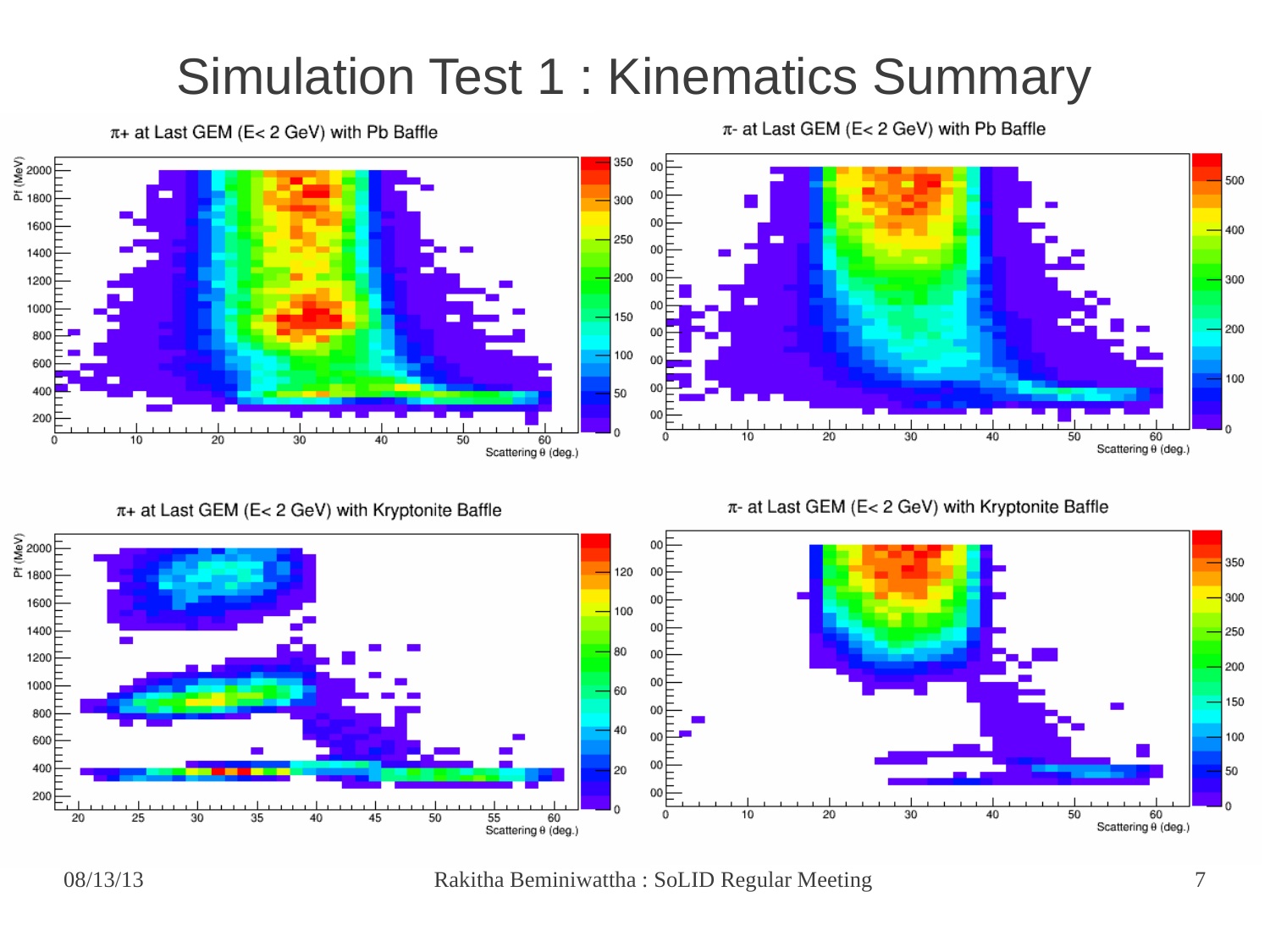#### Simulation Test 2 : All Kryptonite Geometry

- Used kryptonite for,
	- Magnet, baffles, and EC-forward angle
- Input Wiesser-fit pions (+/-)
- Only primary tracks are considered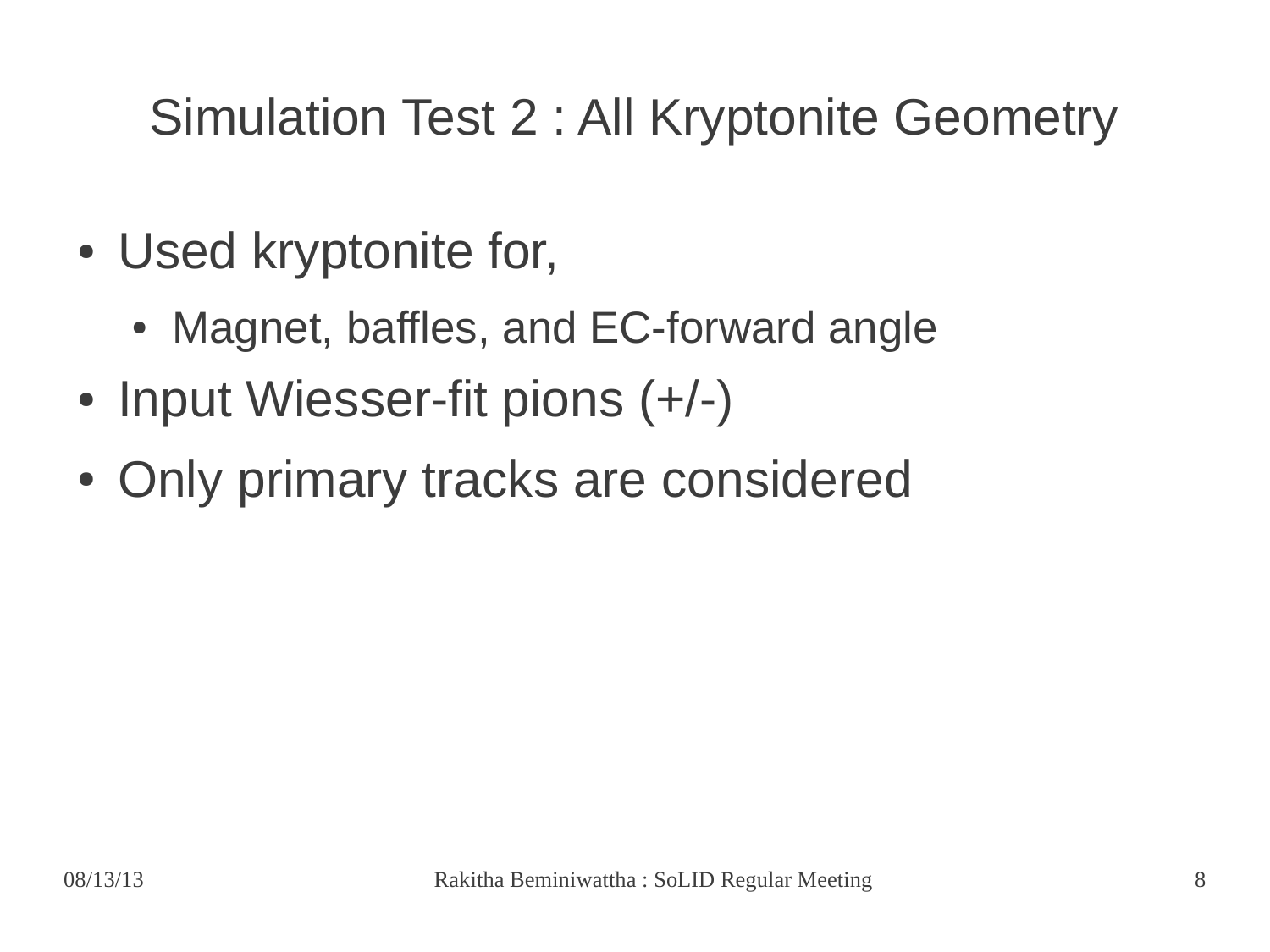#### Pi + and - : All Kryptonite Geometry



 $\pi$ + at 1st GEM (E< 2 GeV) with Krypto Baffle, Magnet, EC

08/13/13 Rakitha Beminiwattha : SoLID Regular Meeting 9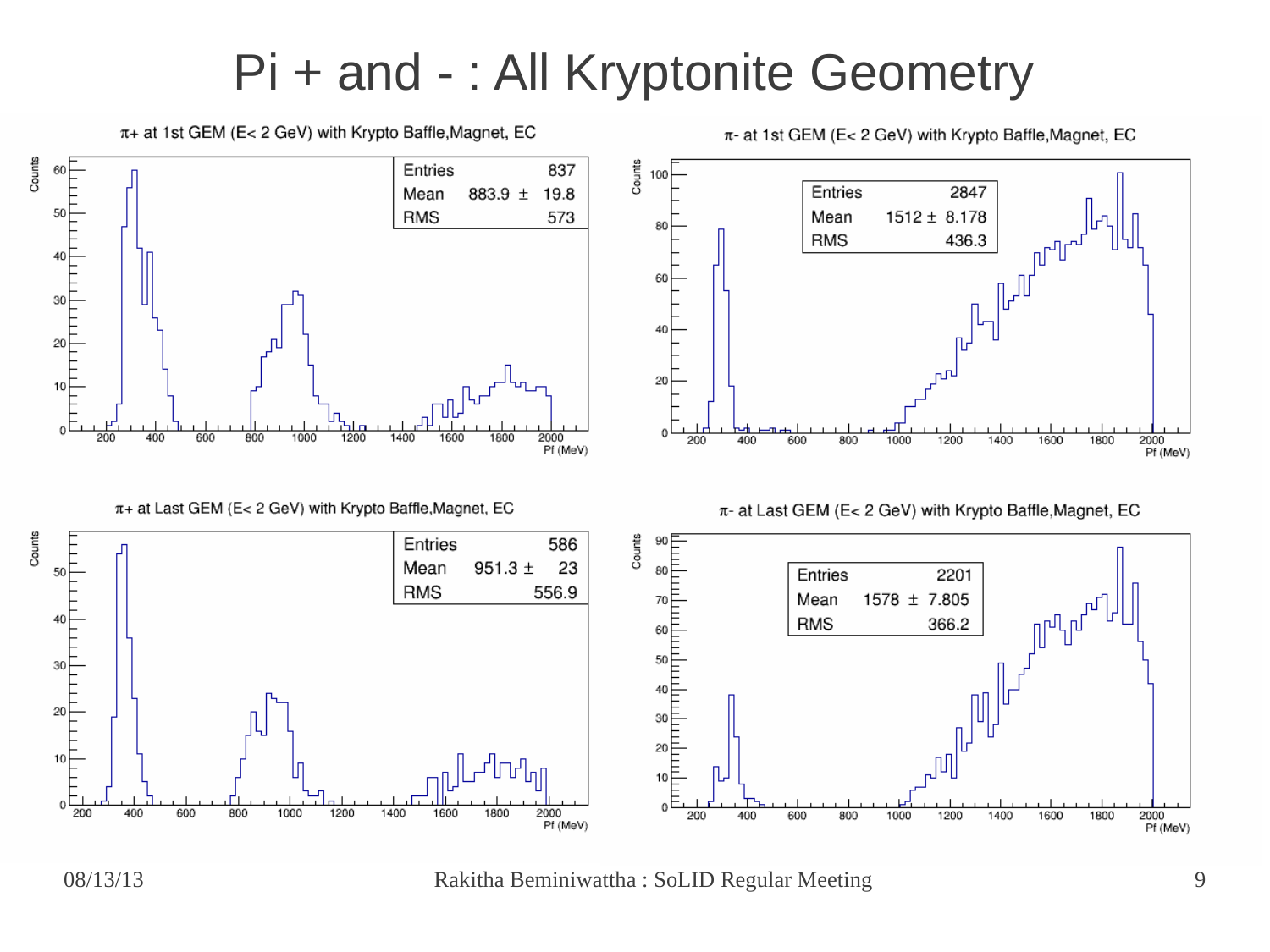#### Pi + and - : All Kryptonite Geometry

 $\pi$ + at 1st GEM (E< 2 GeV) with Krypto Baffle, Magnet, EC  $\begin{array}{c}\n\circ \\
\circ \\
\circ \\
\hline\n\circ \\
\hline\n\circ \\
\hline\n\circ \\
\hline\n\circ \\
\hline\n\end{array}$ 600 F o  $\frac{200}{2}$ Scattering θ (deg.)

 $\pi$ + at Last GEM (E< 2 GeV) with Krypto Baffle, Magnet, EC



 $\pi$ - at Last GEM (E< 2 GeV) with Krypto Baffle, Magnet, EC

Scattering e (deg.)

 $\overline{50}$ 

 $\overline{40}$ 





08/13/13 Rakitha Beminiwattha : SoLID Regular Meeting 10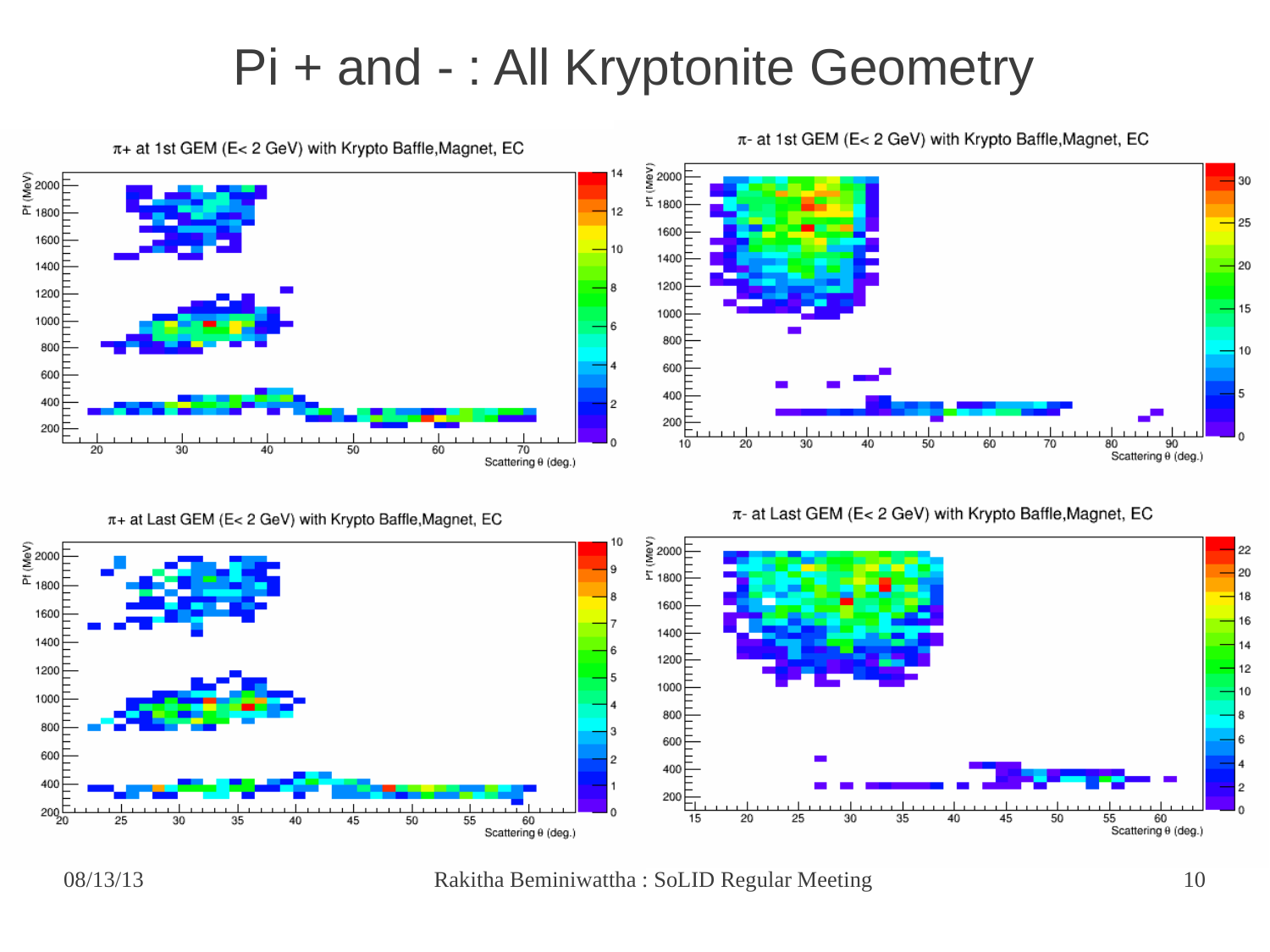## Supplementary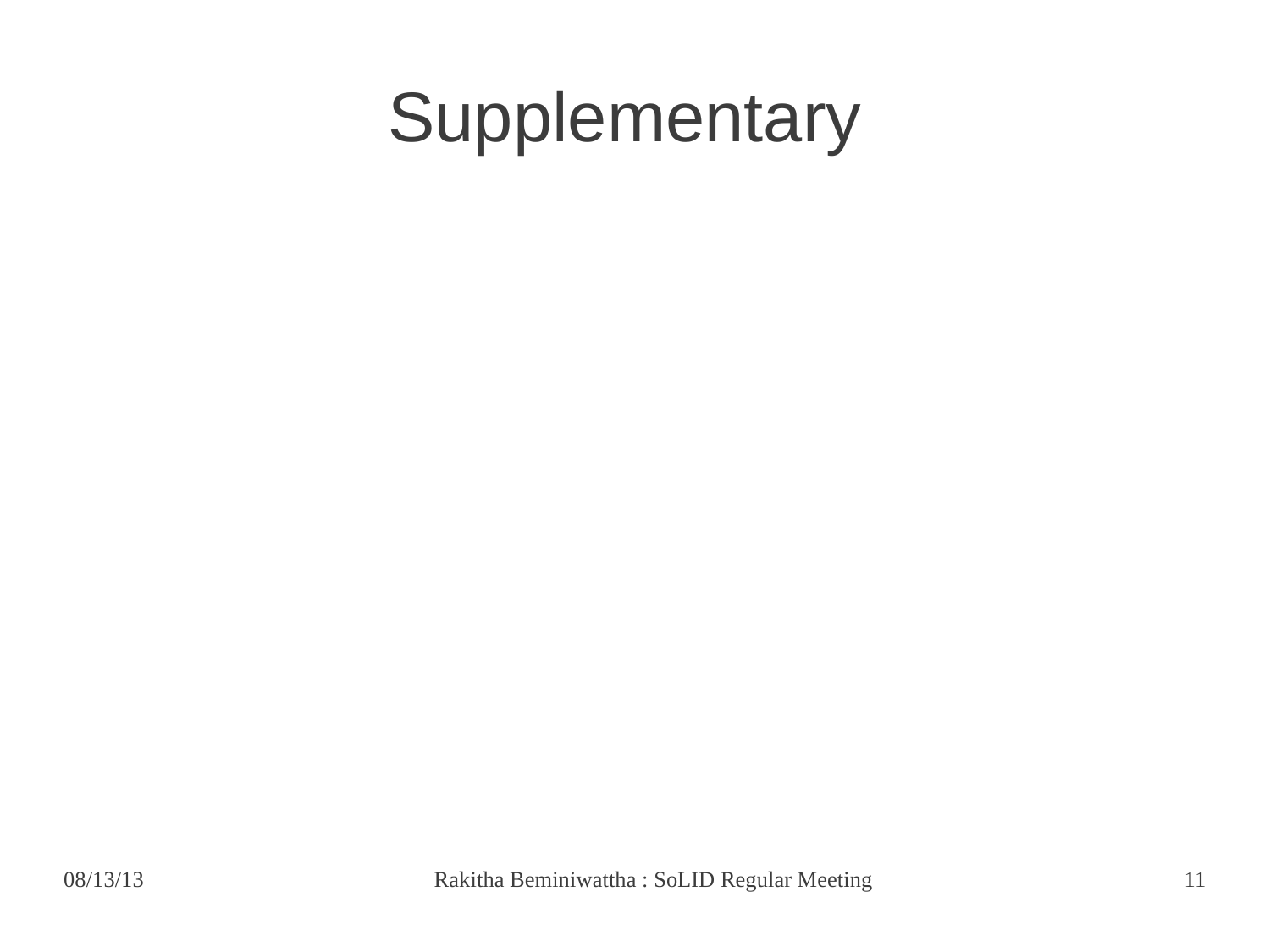# Input Summary

- Pions(+/-) generated with following input conditions using Wisser fits,
	- LD2 target
	- Luminosity 540e+36 Hz/cm2 or 22 uA
	- Incident electron beam energy: 11 GeV
	- Target length: 40 cm
	- Raster:  $2x2$  mm<sup>2</sup>
	- 1 million events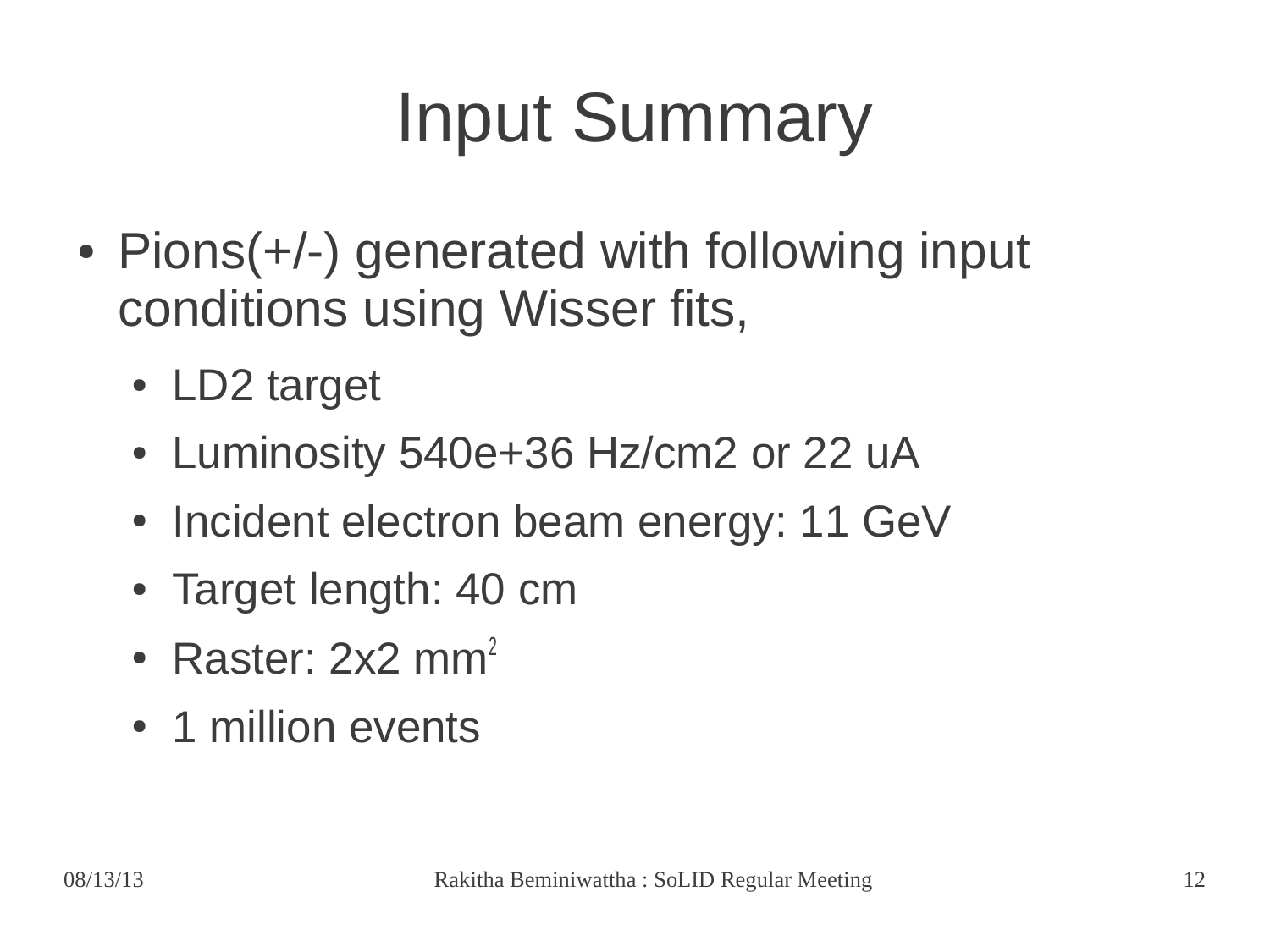# Simulation Summary

- Used solgemc and results are weighted using the pion rate
- Things included in the simulation,
	- CLEO solenoid
	- Target
	- Al Beamline
	- Pb Baffles
	- Cerenkov
	- GEM (4 GEMs)
	- EC forward-angle
- Field is ON
- Ran about 1 million events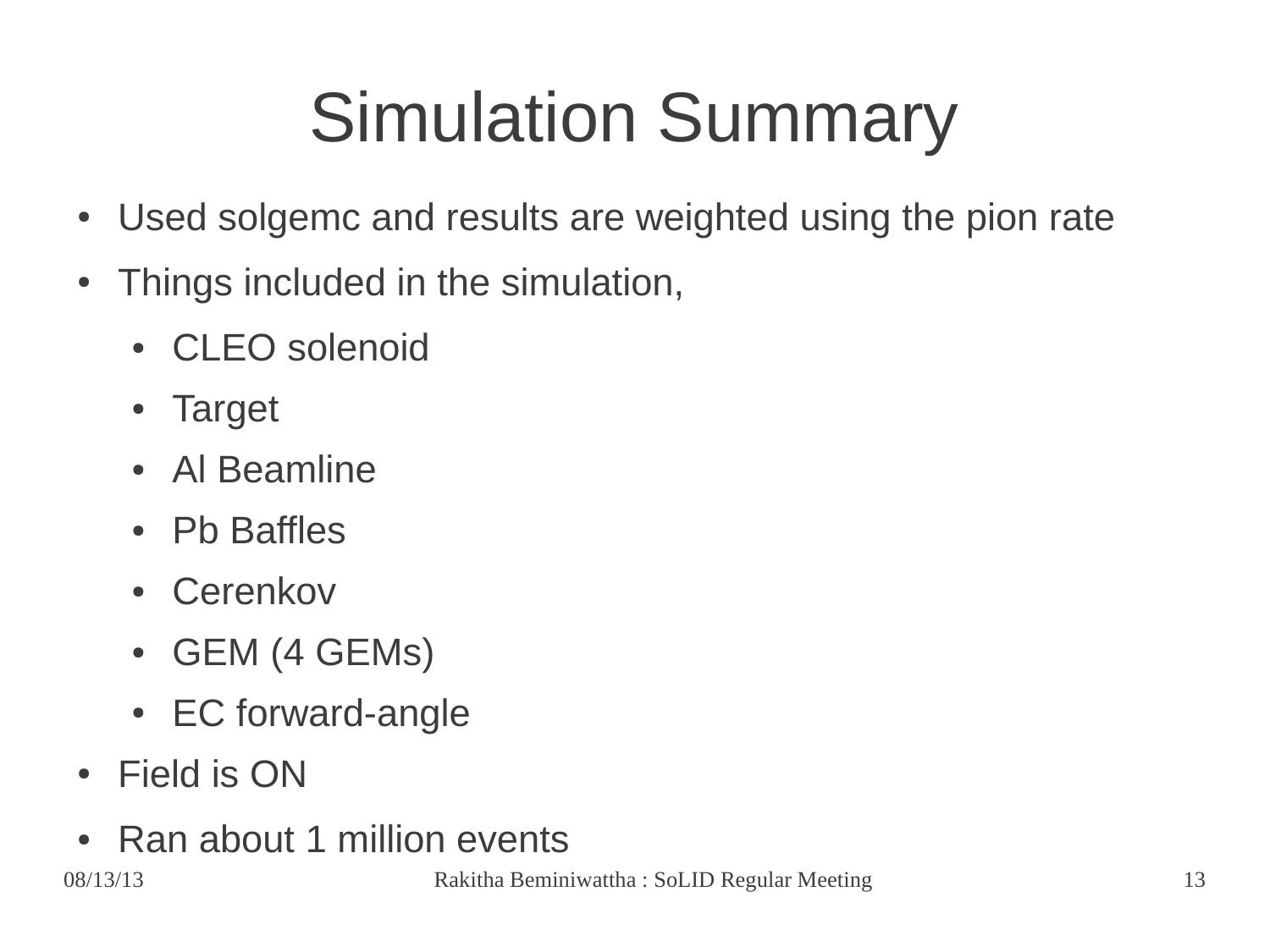## Simulation Summary

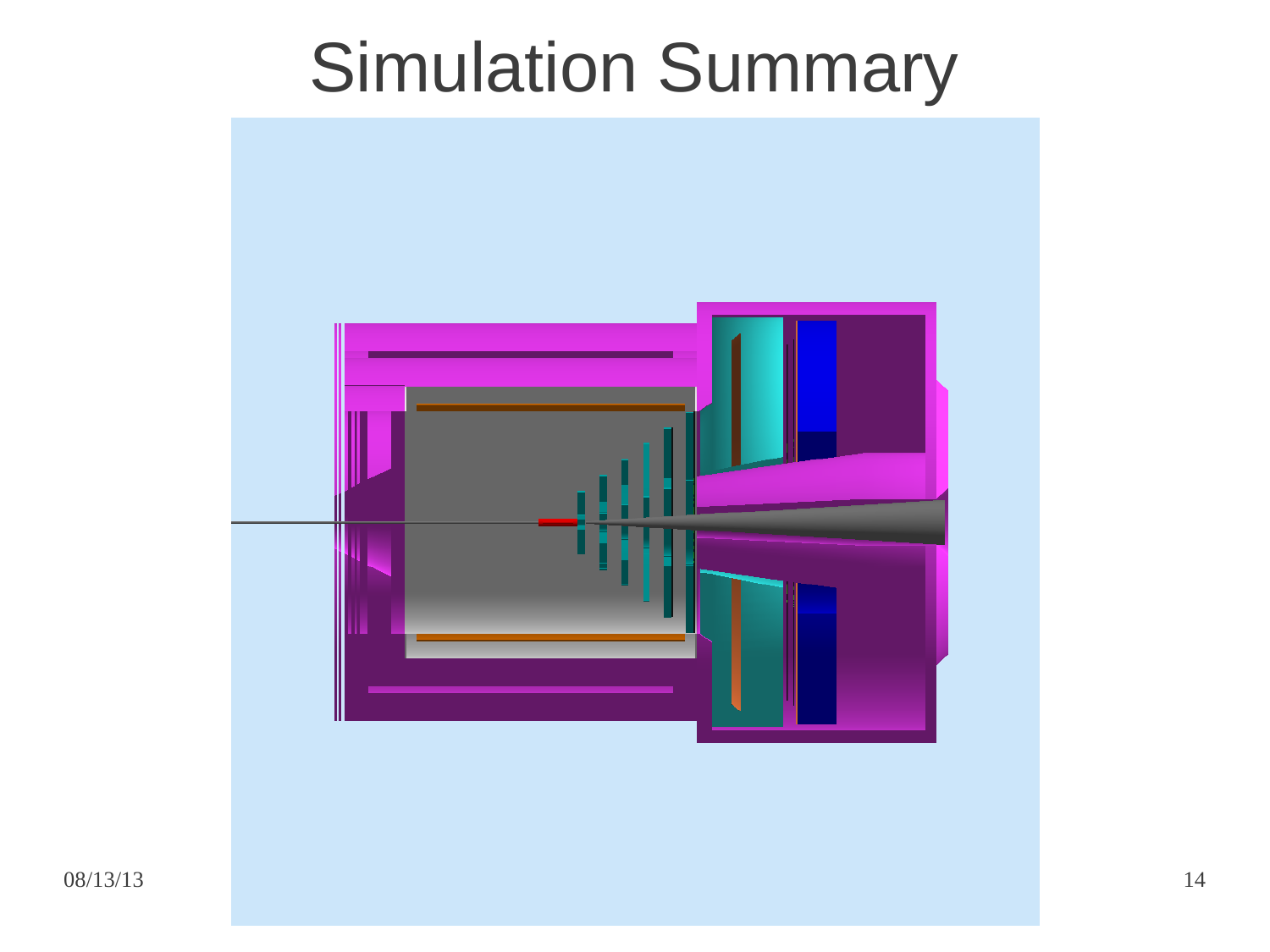## Pi+ Rate Summary

| <b>Process</b>           | <b>Baffle Geometry</b> |                     |
|--------------------------|------------------------|---------------------|
|                          | Lead (MHz/uA)          | Kryptonite (MHz/uA) |
| $\pi^{+}$ (p> 0.3 GeV)   | 235                    | 40                  |
| $\pi^{+}$ (p> 1 GeV)     | 17                     |                     |
| $\pi^{+}$ (p> 2 GeV)     |                        | 0.02                |
| $\pi$ (all) <sup>*</sup> |                        | $\Omega$ 1          |

 $*$  Only  $\pi$ <sup>-</sup> generated by  $\pi$ <sup>+</sup>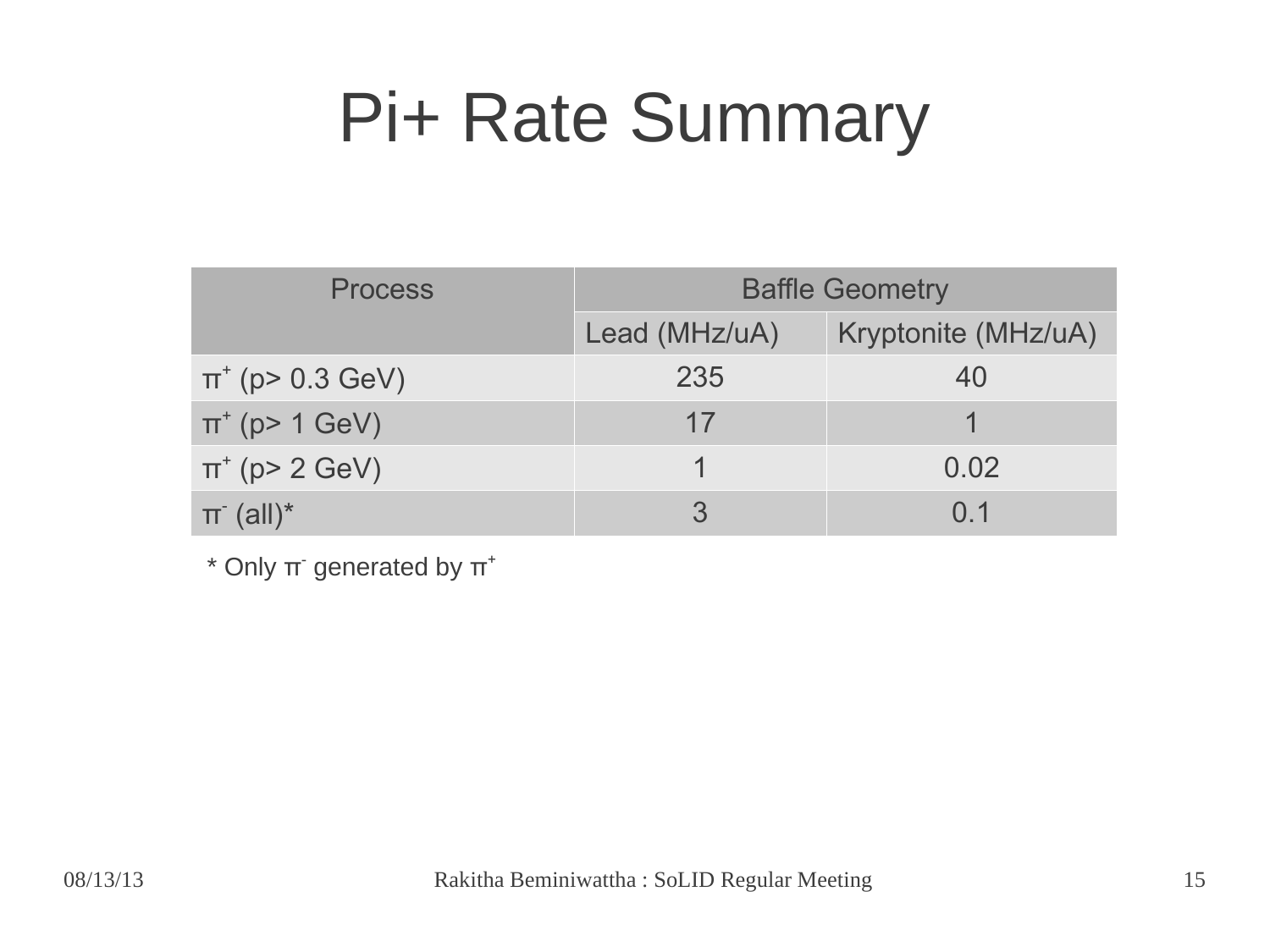## Pi- Rate Summary

| <b>Process</b>             | <b>Baffle Geometry</b> |                     |
|----------------------------|------------------------|---------------------|
|                            | Lead (MHz/uA)          | Kryptonite (MHz/uA) |
| $\pi$ (p > 0.3 GeV)        | 178                    | 25                  |
| $\pi$ (p> 1 GeV)           | 31                     | 15                  |
| $\pi$ (p> 2 GeV)           | 3                      |                     |
| $\pi^*$ (all) <sup>*</sup> |                        | 0 <sub>2</sub>      |

 $*$  Only  $\pi^*$  generated by  $\pi^*$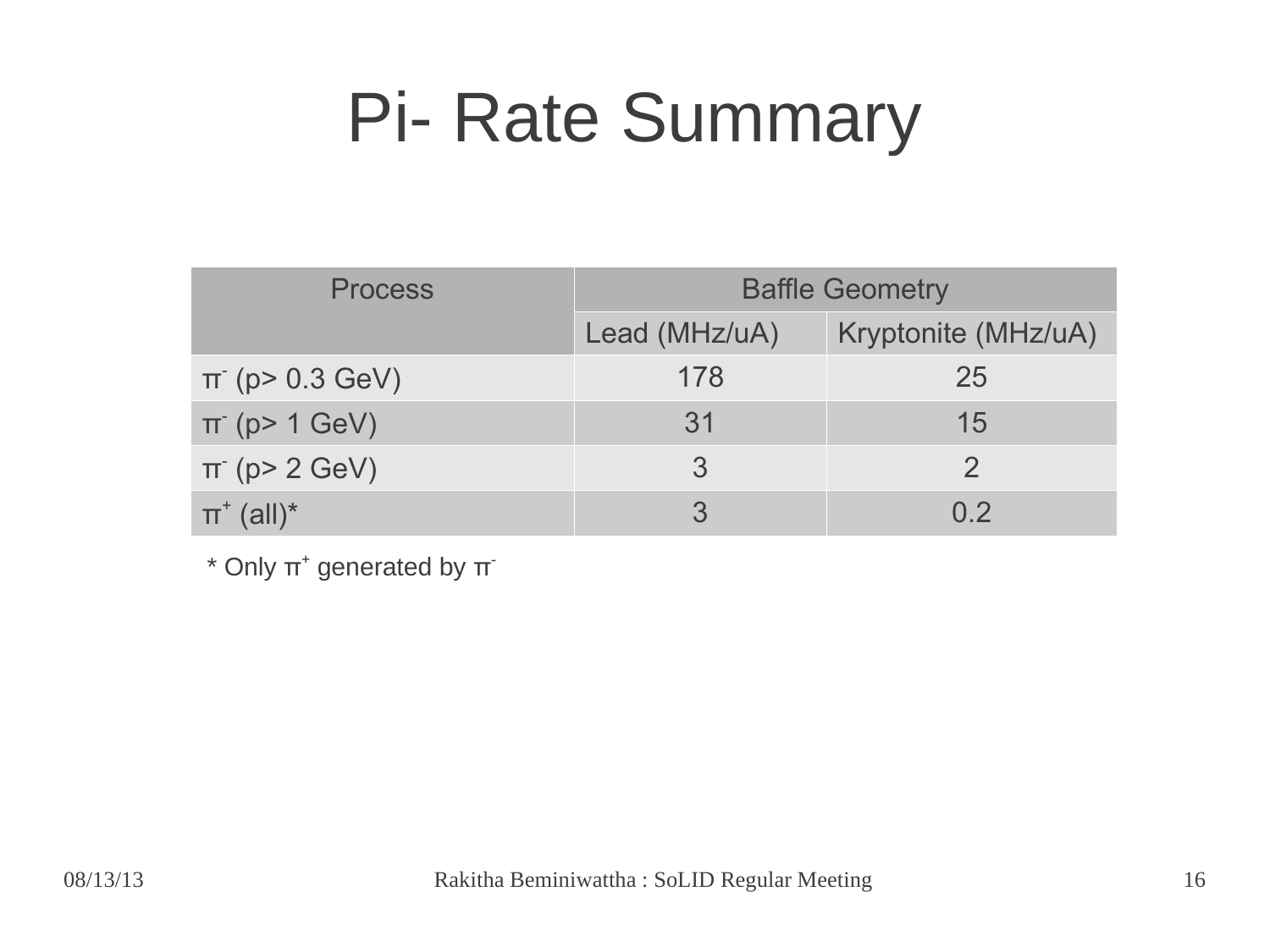# Comparison with Pion(-)

- Compare  $Pion(+)$  with Pion(-) energies With Lead Baffles
- Almost all the Pi(-) are generated outside of the target
- $Pi$  rate : 2.7 MHz



08/13/13 Rakitha Beminiwattha : SoLID Regular Meeting 17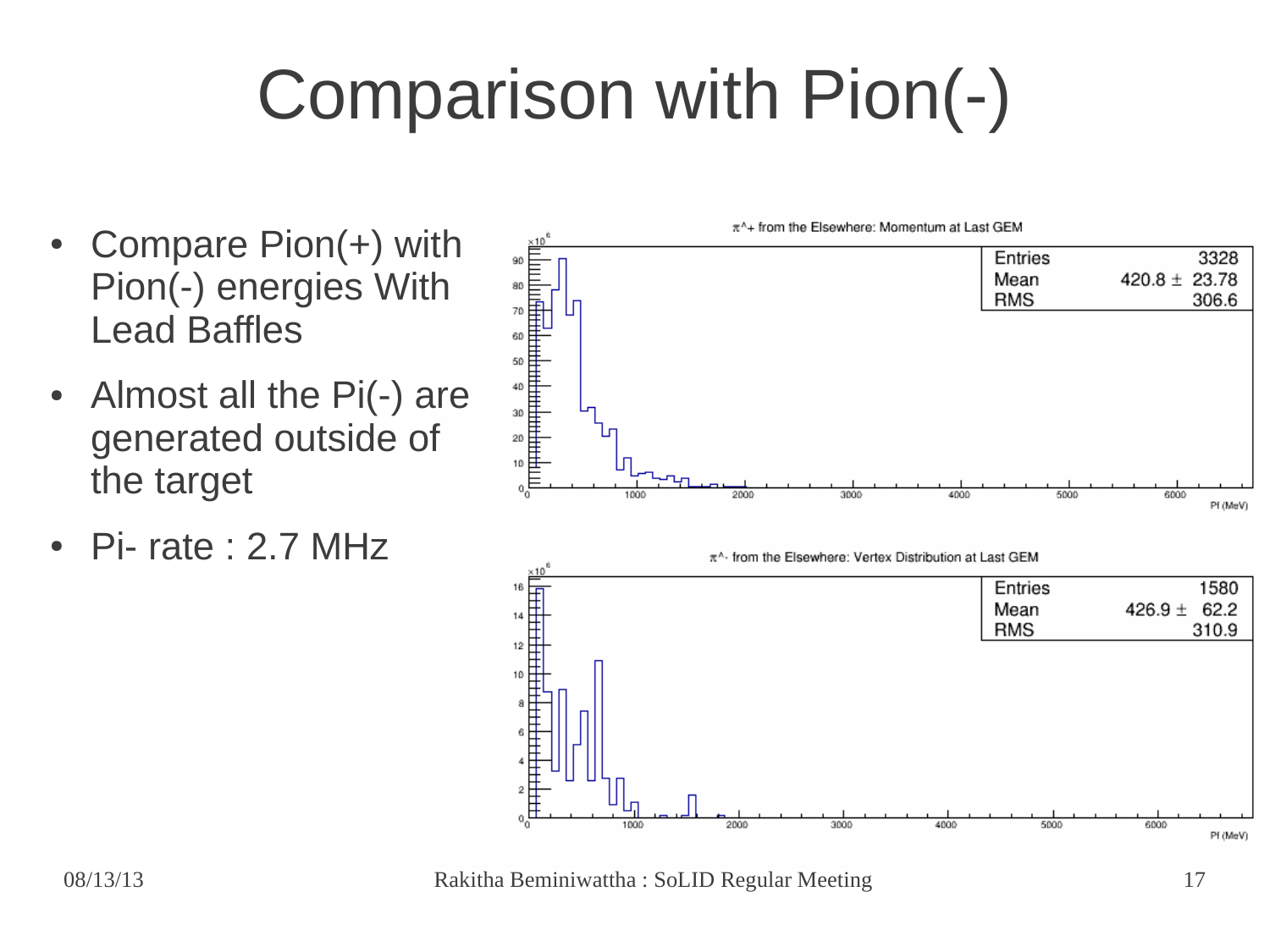## Input Generation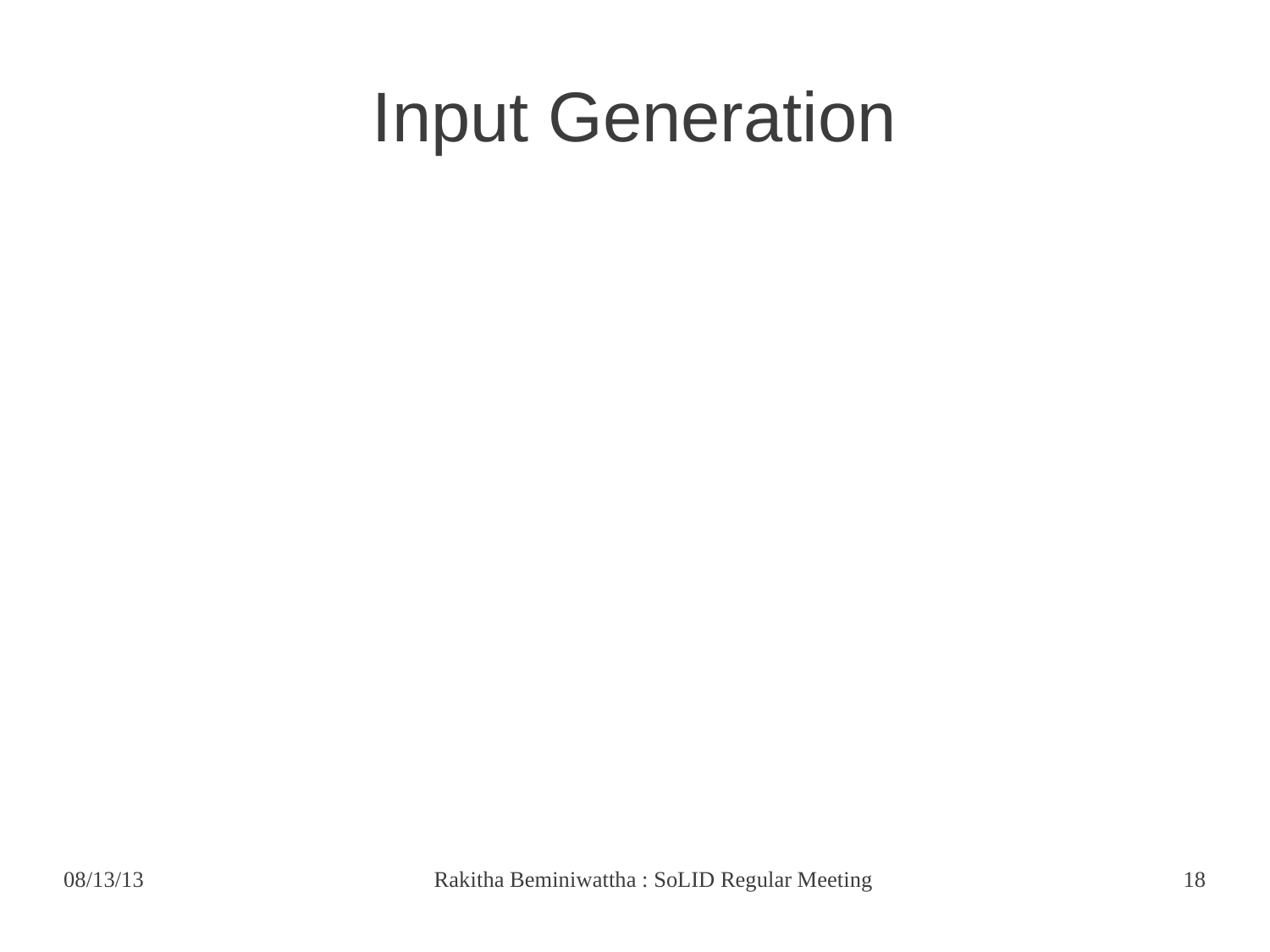# Simulation Test 3 : No Field Check

- Input Isotropic pion distribution described at the beginning
- Used Kryptonite baffles
- Simulate with no magnetic filed
- Only primary tracks are considered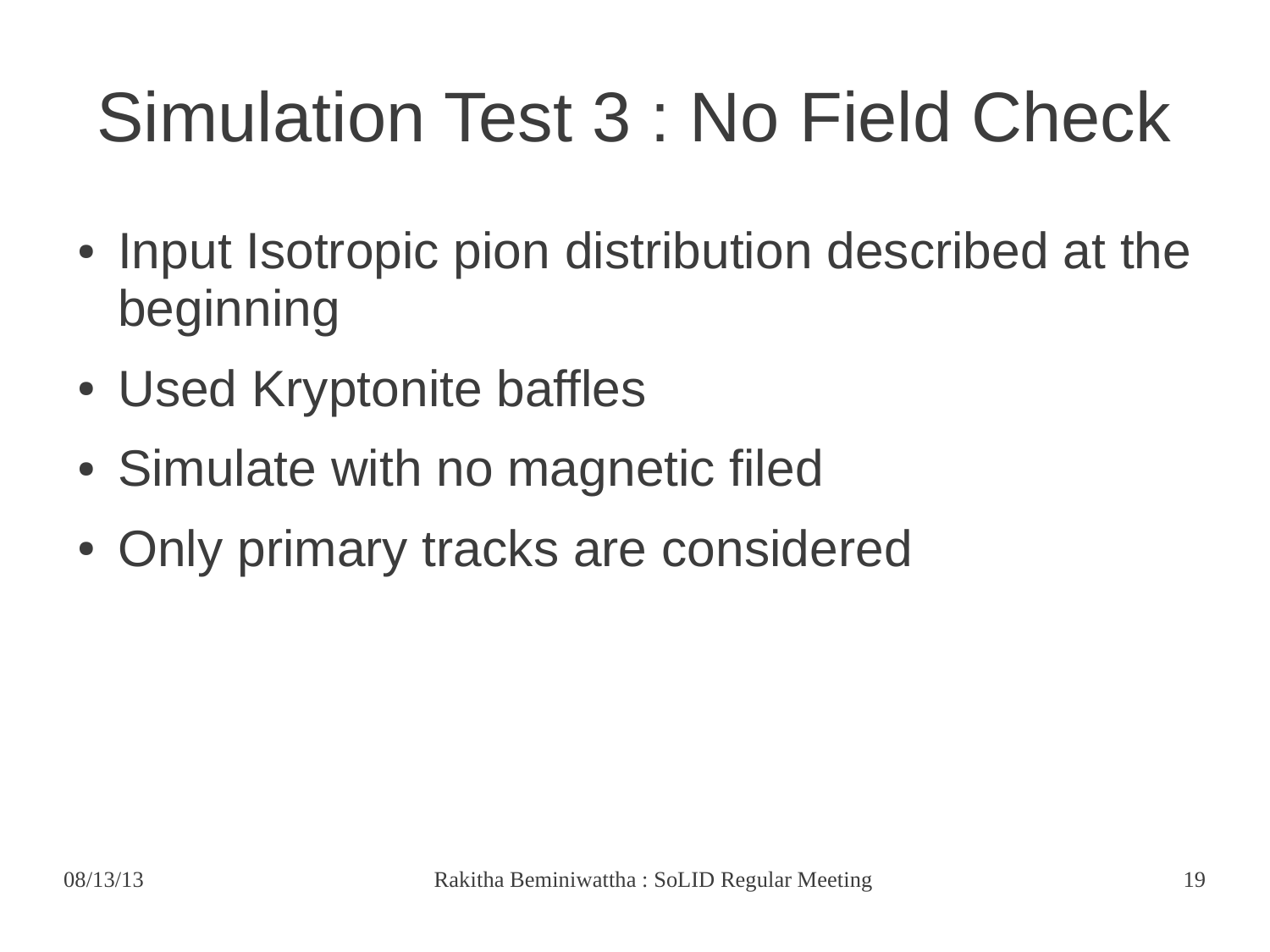### Pi+ : No Field Check



 $\pi$ + at 1st GEM (E< 2 GeV) with Krypto Baffle no Mag. Field

 $\pi$ + at Last GEM (E< 2 GeV) with Krypto Baffle no Mag. Field



 $\pi$ + at 1st GEM (E< 2 GeV) with Krypto Baffle No Mag. Field



 $\pi$ + at Last GEM (E< 2 GeV) with Krypto Baffle No Mag. Field



08/13/13 Rakitha Beminiwattha : SoLID Regular Meeting 20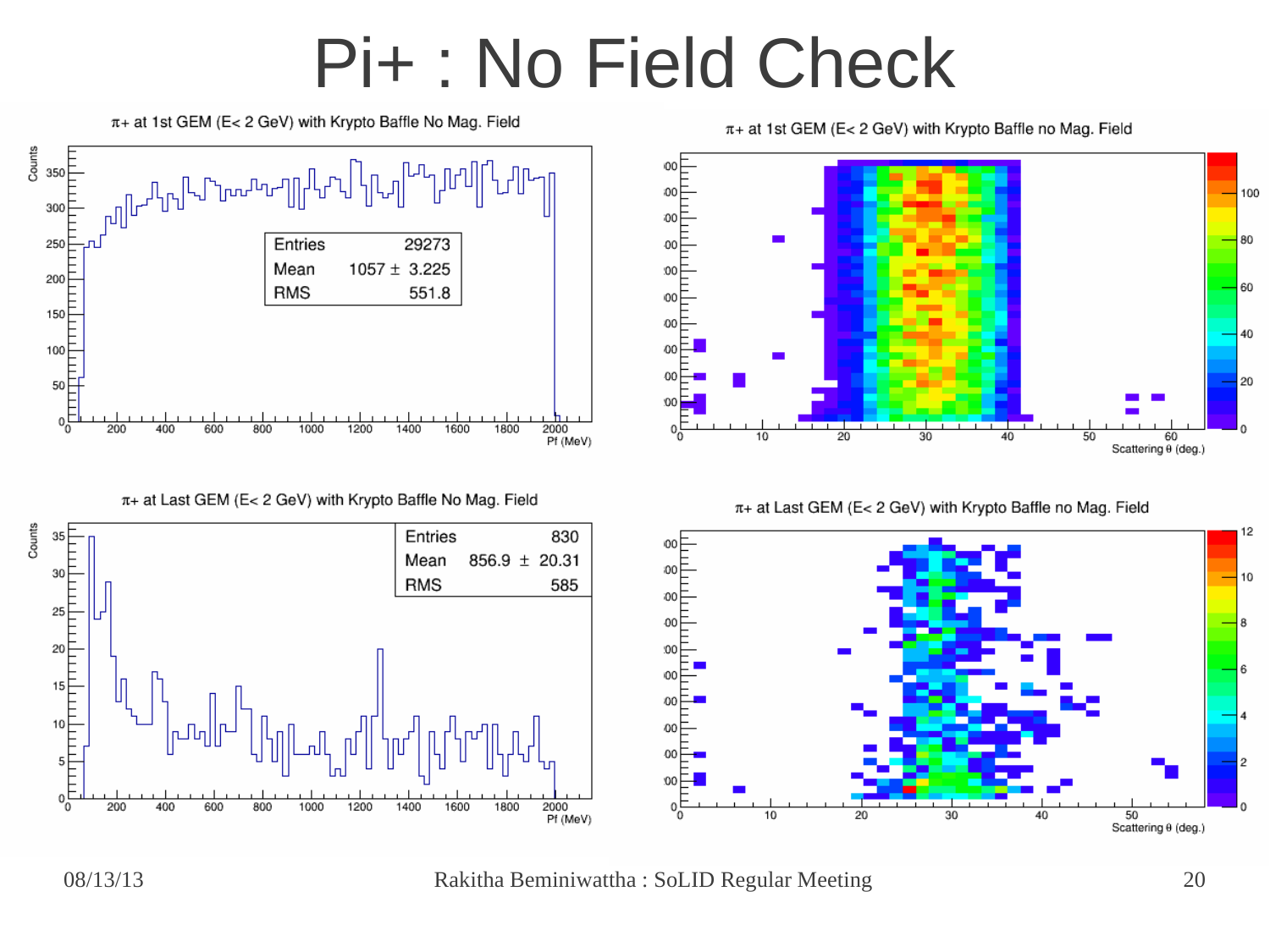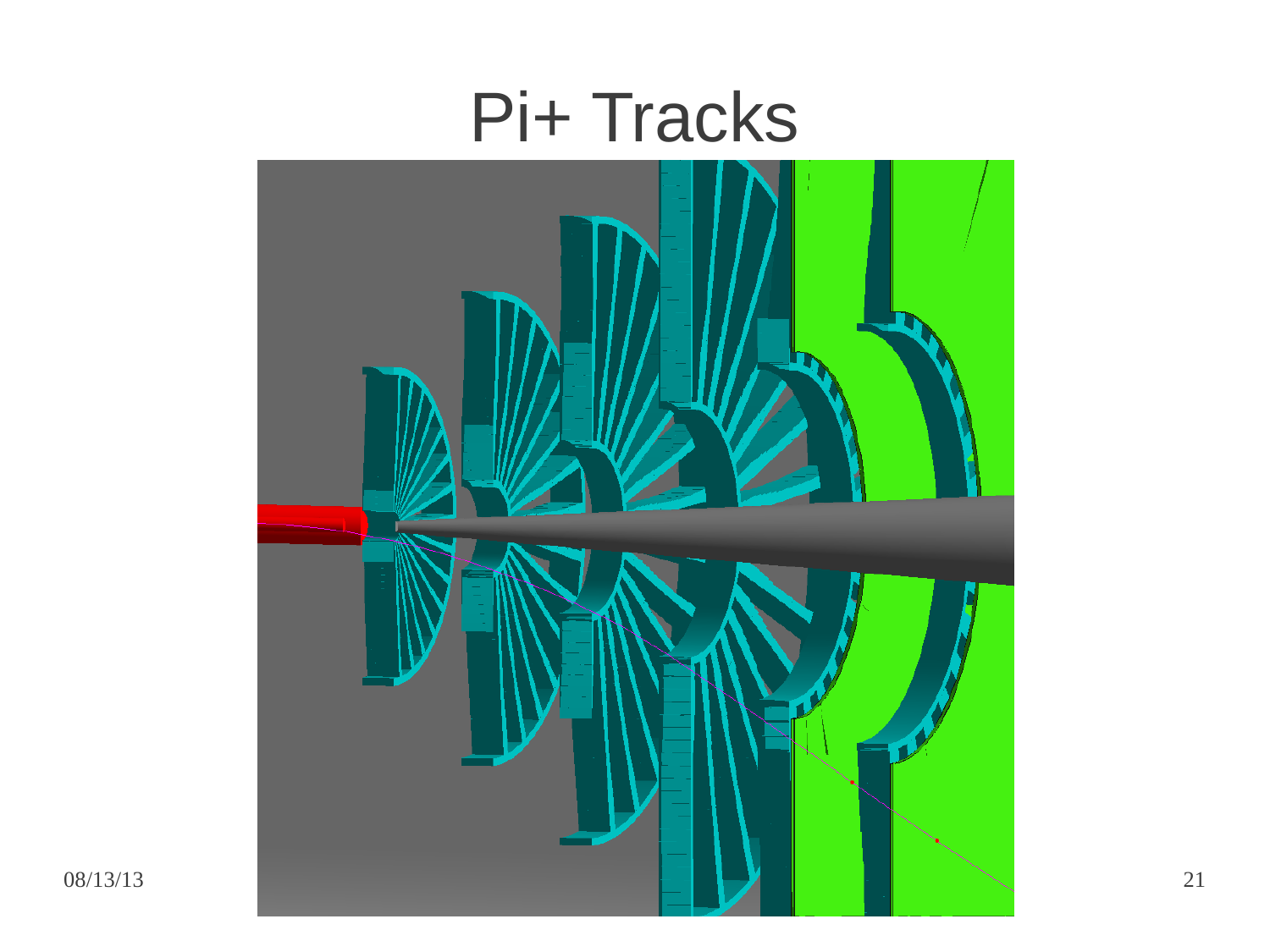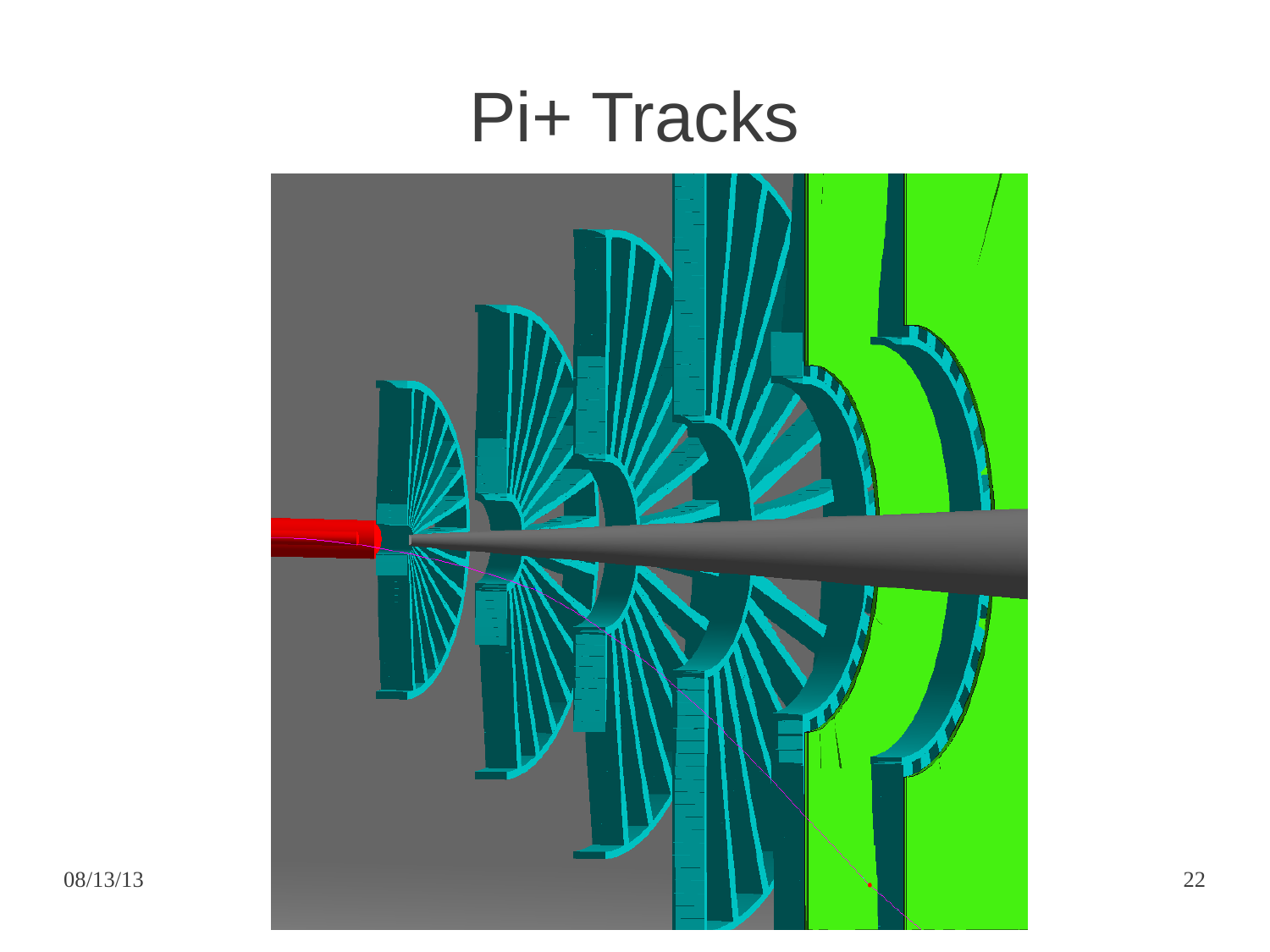